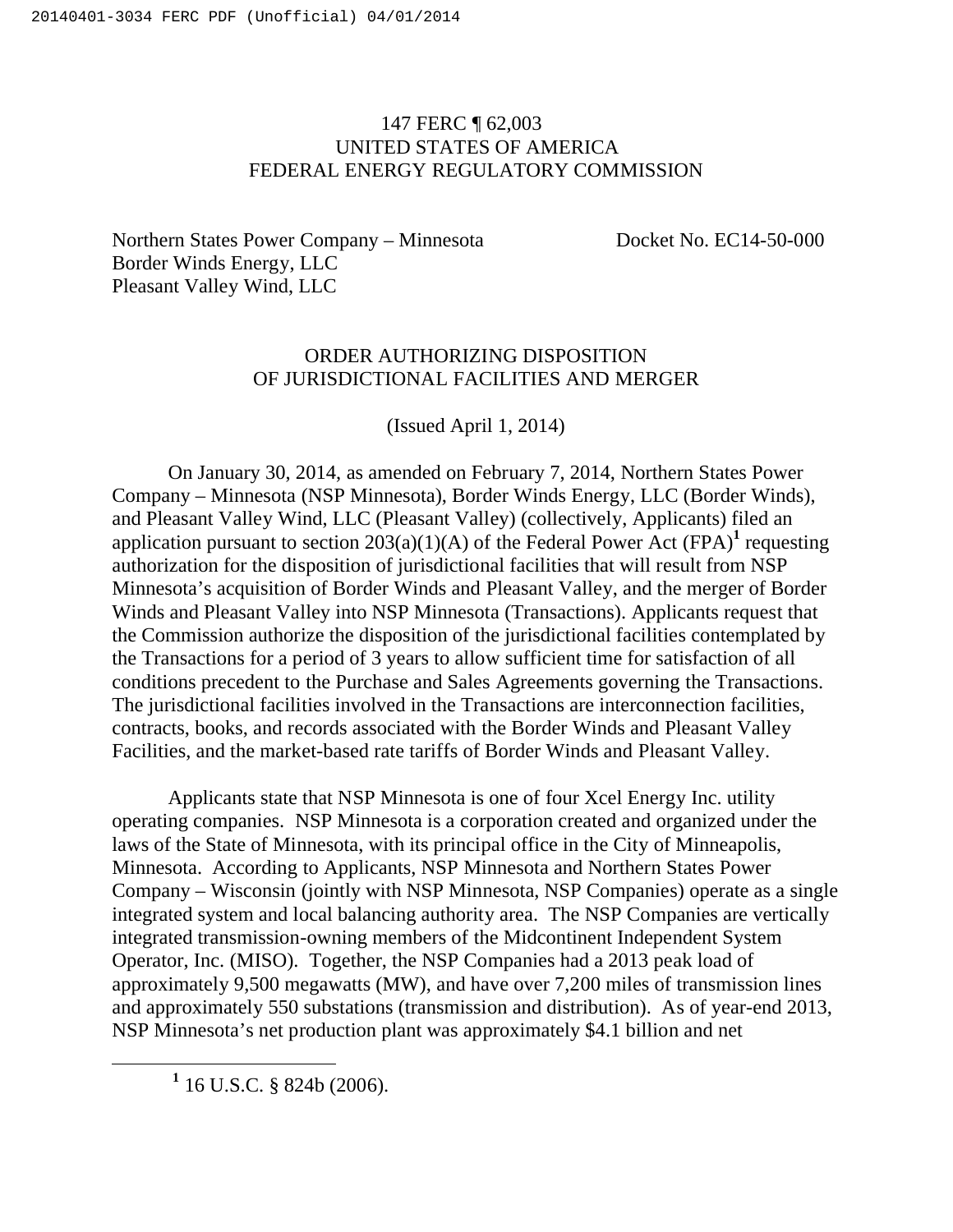Docket No. EC14-50-000 - 2 -

transmission plant was approximately \$1.6 billion. The Commission has granted the NSP Companies authority to make sales in interstate commerce, including sales into the MISO day-ahead and real-time energy and ancillary services market at market based rates.

According to Applicants, Border Winds is a limited liability company formed to construct and own a 150 MW wind power project and related facilities in North Dakota (Border Winds Facility). Construction of the Border Winds Facility is scheduled to commence in 2014. Applicants expect that the Border Winds Facility will have a capacity of 150 MW and, once operational, will produce approximately 620 gigawatthours (GWh) of electric energy annually. The Border Wind Facility will be interconnected with the NSP transmission system pursuant to the MISO Open Access Transmission Tariff (MISO Tariff). Applicants submit that Border Winds owns no other electric generating assets or transmission assets and has no other ownership interests in electric facilities.

Applicants state that Border Winds is a subsidiary of RES America Development, Inc., a Delaware corporation, which owns 90 percent of Border Winds, and RES America Investments, a Delaware corporation, which owns 10 percent of Border Winds (collectively, RES Americas). The owners of Border Winds are wholly-owned subsidiaries of Renewable Energy Systems Americas, Inc. Applicants state that, with the exception of two wind farms located in the Electric Reliability Council of Texas region, Renewable Energy Systems Americas, Inc. does not own and is not affiliated with any entity that currently owns generation or transmission facilities in the United States.

Applicants state that on December 17, 2013, Border Winds filed a Notice of Self-Certification of Exempt Wholesale Generator (EWG) Status with the Commission notifying the Commission of its status as an EWG. On January 8, 2014, Border Winds submitted an application for market-based rate authorization and accompanying marketbased rate tariff that Border Winds proposes to govern the sales of the output of the Border Winds Facility. That application is pending Commission action in Docket No. ER14-965-000.

According to Applicants, Pleasant Valley is a limited liability company formed to construct and own a 200 MW wind power project and related facilities at a site in Minnesota (Pleasant Valley Facility, and jointly with the Border Winds Facility, Facilities). Applicants expect construction of the Pleasant Valley Facility to commence in 2014, and that the Pleasant Valley Facility will produce approximately 795 GWh of electric energy annually. The Pleasant Valley Facility will be interconnected with MISO. Applicants submit that Pleasant Valley owns no other electric generating assets or transmission assets and has no other ownership interests in electric facilities.

Pleasant Valley is also a subsidiary of RES America Development, Inc., which owns 90 percent of Pleasant Valley, and RES America Investments, which owns 10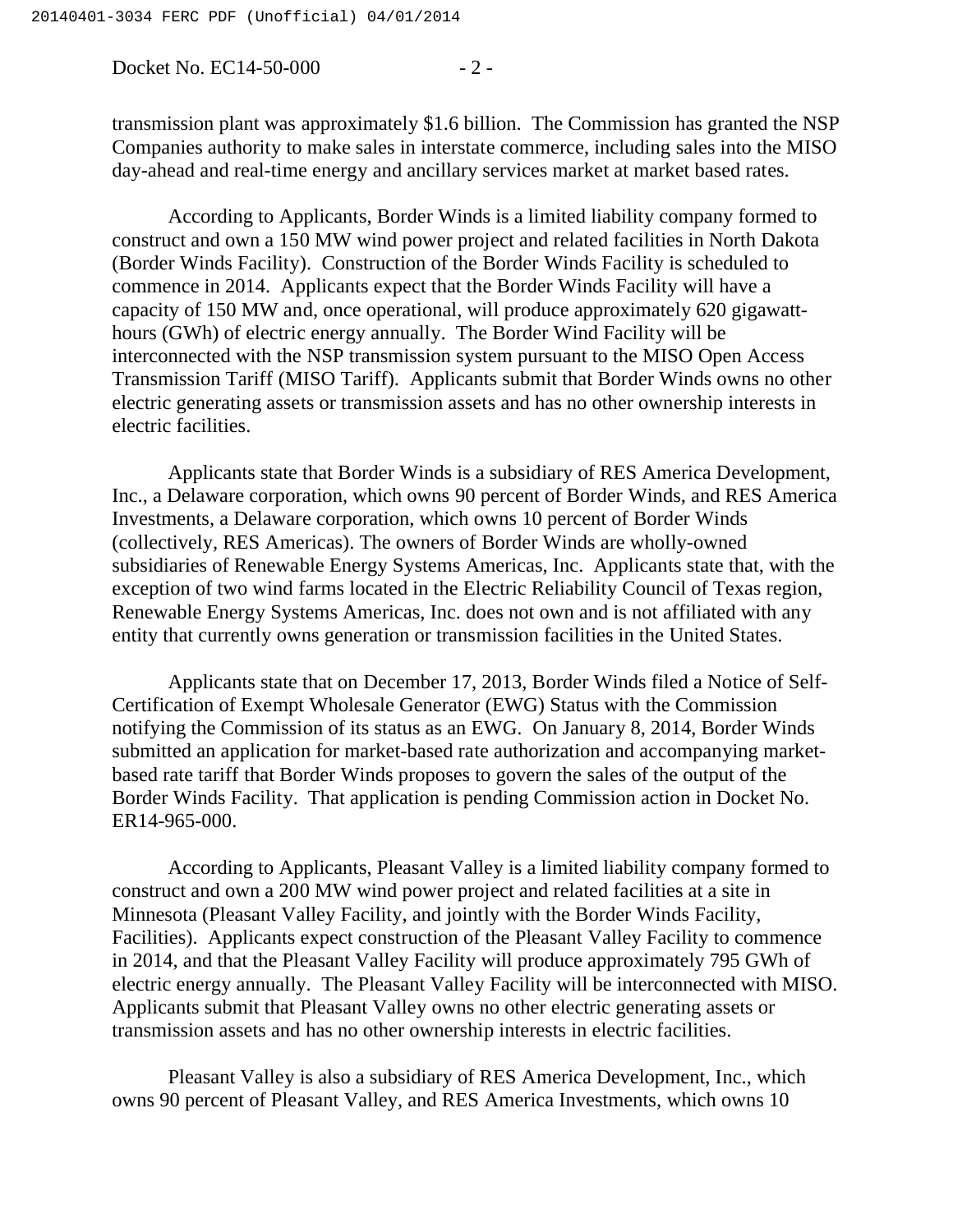Docket No. EC14-50-000 - 3 -

percent of Pleasant Valley. The owners of Pleasant Valley are wholly-owned subsidiaries of Renewable Energy Systems Americas, Inc.

Applicants state that on December 17, 2013, Pleasant Valley filed a Notice of Self-Certification of EWG Status with the Commission notifying the Commission of its status as an EWG. On January 8, 2014, Pleasant Valley submitted an application for market-based rate authorization and accompanying market-based rate tariff that Pleasant Valley proposes to govern the sales of the output of the Pleasant Valley Facility. That application is pending Commission action in Docket No. ER14-964-000.

Applicants state that pursuant to Minnesota state law, NSP Minnesota is required to generate or procure sufficient electricity generated by an eligible energy technology so that at least 30 percent of the NSP Minnesota's total retail electric sales in Minnesota are generated by renewable resources by 2020. At least 25 percent of retail sales must be met with electricity from wind powered generation. These obligations are known as the Minnesota Renewable Energy Standards (Standards).

In February 2013, NSP Minnesota issued a Request for Proposals (RFP) for additional wind resources. Applicants state that as a result of the RFP, NSP Minnesota identified four proposals that were cost effective. Two of those proposals were for the Border Winds Facility and Pleasant Valley Facility.

Applicants state that acquisition of the Facilities will extend NSP Minnesota's compliance with the Minnesota Standards approximately three years, through 2021. According to Applicants, NSP Minnesota selected RES Americas to construct the two facilities on a "build-transfer" basis through the competitive bid process, since NSP Minnesota does not have significant experience in wind farm development.

Applicants state that the Transactions will be implemented in accordance with two Purchase and Sale Agreements between NSP Minnesota and RES Americas. According to the Purchase and Sale Agreements, NSP Minnesota will acquire the two facilities from RES Americas after the facilities have been placed into commercial service and all conditions precedent to the Purchase and Sale Agreements are satisfied. Immediately upon closing of NSP Minnesota's acquisition of the limited liability company interests of Border Winds and Pleasant Valley, both Border Winds and Pleasant Valley will merge into NSP Minnesota. NSP Minnesota will be the surviving entity of each of these mergers, and Border Winds and Pleasant Valley will cease to exist as of the effective date of their merger into NSP Minnesota. As utility-owned facilities, Border Winds and Pleasant Valley will not operate as EWGs upon their merger into NSP Minnesota.

Applicants state that pursuant to the mergers of Border Winds and Pleasant Valley into NSP Minnesota, the latter will, by operation of law, acquire all of Border Winds' and Pleasant Valley's rights and assets, will assume all of Border Winds' and Pleasant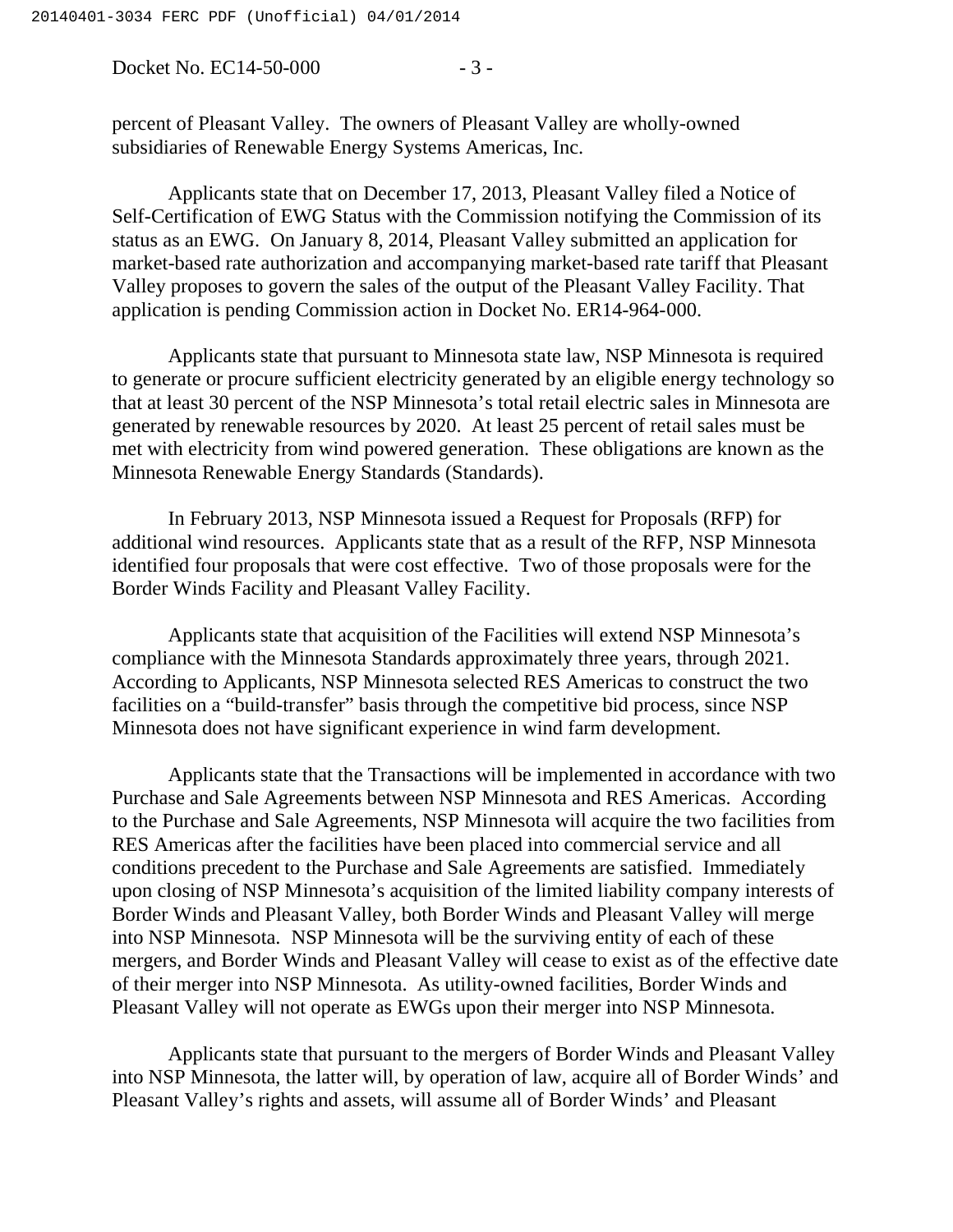Docket No. EC14-50-000 - 4 -

Valley's liabilities and other obligations, and will take direct ownership of the Facilities, together with related interconnection facilities and books and records. Because Applicants do not expect the Facilities to become operational until late 2015, Applicants request that the Commission's authorization of the Transactions remain effective for no less than three years from the date of the Commission's order authorizing the Transactions.**<sup>2</sup>**

Applicants state that the Transactions are consistent with the public interest because they will have no adverse impact on competition, rates, or regulation and will not result in cross-subsidization or the pledge or encumbrance of utility assets for the benefit of an associate company.

Applicants state that the Transactions do not raise any horizontal market power concerns in the MISO market, the only market relevant to the Transactions, where the facilities are located. The Border Winds Facility and Pleasant Valley Facility collectively will represent only 0.2 percent of the installed capacity in the MISO market, and the NSP Companies' post-transaction share of the total installed capacity in the MISO market will equal approximately 6.3 percent. Applicants performed a "2AB"<sup>3</sup> analysis to determine the extent to which the proposed Transaction will result in a change in the Herfindahl-Hirschman Index (HHI). Applicants state that applying the 2AB method in the instant case demonstrates that the proposed Transaction results in a change in market concentration (as measured by the HHI) of 2.42 points. Applicants thus conclude that the Transactions will not have an adverse impact with respect to horizontal market power.

Applicants state that the Transactions do not present any vertical market power concerns. The Transactions provide for the disposition of certain generation facilities to be developed in 2014 and placed in service in 2015, but do not result in any vertical combination of upstream inputs to electric generation, such as transmission facilities or natural gas pipelines, with downstream generating capacity. As is the case with other NSP Minnesota assets, the generating facilities to be transferred following their development will remain subject to the functional control of the MISO, and will be subject to the requirements of MISO pursuant to the MISO Tariff. Applicants state that

**<sup>2</sup>** *See The Connecticut Light and Power Company and The United Illuminating Company*, 134 FERC ¶ 62,118, (February 7, 2011), *EFS Keenan II, LLC, et al.*, 132 FERC ¶ 62,202 (September 29, 2010), *Calpine Eastern Corporation*, *et al.*, 109 FERC ¶ 62,158 (December 3, 2004), and *Caprock Wind LLC*, 109 FERC ¶ 62,042 (October 21, 2004).

**<sup>3</sup>** Denoting NSP's share as "a" percent, and Border Winds' plus Pleasant Valley's share as "b" percent, their contribution to the HHI pre-transaction is  $a^2 + b^2$  and posttransaction it is  $(a+b)^2$ . Since  $(A+B)^2$  equals  $a^2 + b^2 + 2ab$ , the increase in the HHI is 2ab. *Horizontal Merger Guidelines,* 57 Fed. Reg. at 41,558 n.18.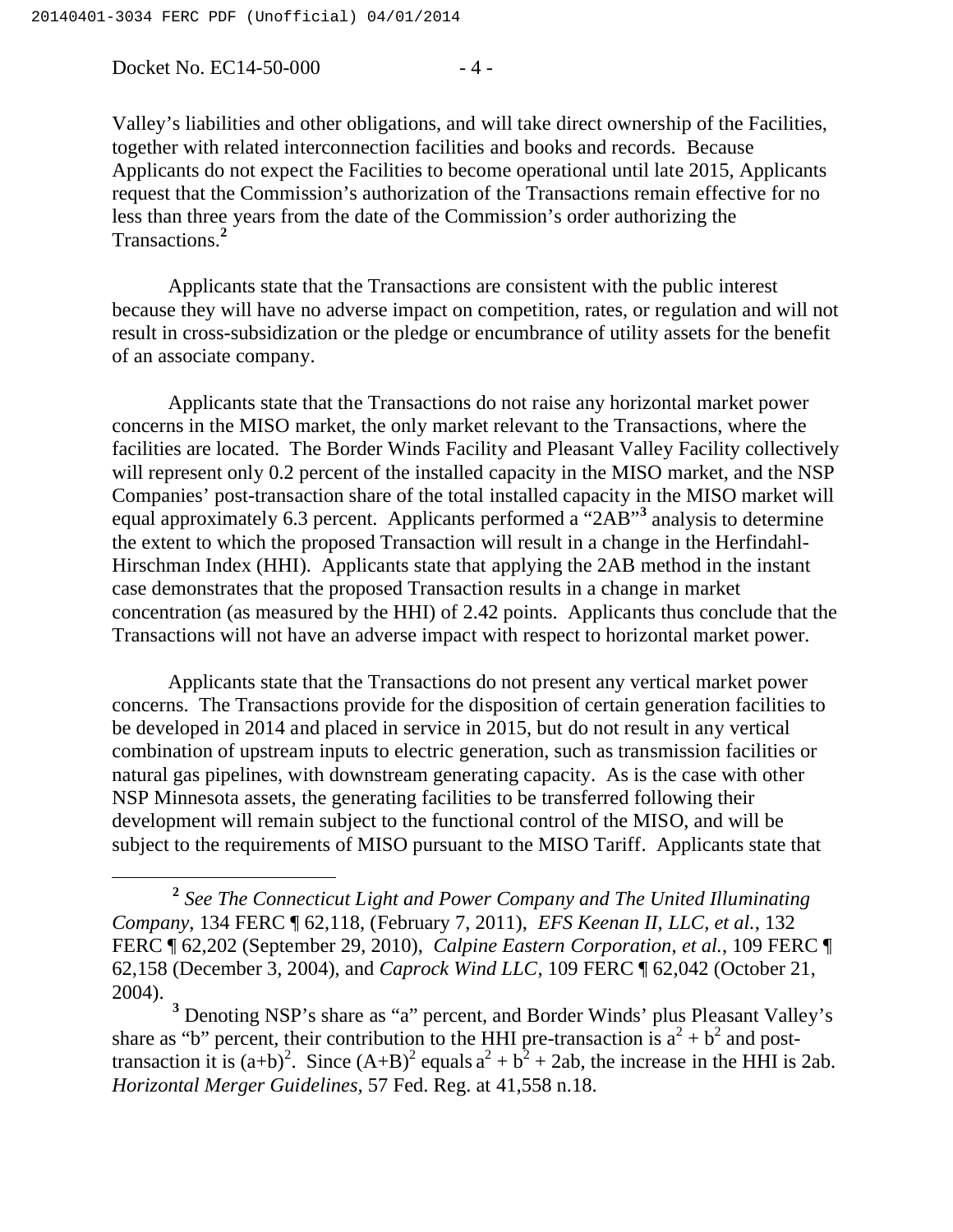Docket No. EC14-50-000 - 5 -

the Transactions proposed herein do not involve inputs to electric generation. In addition, with the exception of distribution lines interconnecting certain NSP Minnesota system generation to non-affiliated interstate natural gas pipelines, NSP Minnesota natural gas assets are used to provide retail gas distribution service and do not provide NSP Minnesota with the ability to erect barriers to entry. NSP Minnesota does not own or control any sites for generation capacity development that raise entry barrier concerns. Further, NSP Minnesota does not control coal supplies or barges and rail cars used for transportation of coal supplies except rail cars leased solely to deliver fuel for coal-fired generating units.

Applicants state that the Transactions will have no adverse impact on transmission service rates. The Facilities subject to the Transactions are generation facilities rather than transmission facilities. Transmission service offered for NSP Minnesota's existing transmission assets is offered under the MISO Tariff on file with the Commission. The cost of interconnection facilities associated with the Border Winds Facility and/or the Pleasant Valley Facility will be recorded as generator outlet (transmission serving generation) costs and not included in MISO transmission rates. The cost of transmission facilities to be constructed and owned by the MISO transmission owners to whom the Facilities will interconnect will be directly assigned to the Facilities or recovered from transmission customers pursuant to the terms of the MISO Tariff.

Similarly, Applicants maintain that the Transactions will have no adverse effect on long-term requirements customers. Applicants state that as of December 31, 2013, NSP Minnesota provides wholesale requirements service to no cooperative or municipal requirements customers. Applicants note further than NSP Wisconsin does not serve any wholesale requirements customers. Since neither NSP Minnesota nor NSP Wisconsin has any wholesale requirements customers, Applicant submit that the Transactions will have no adverse effect on long-term requirements customers. Further, any future wholesale sales of electrical energy from the Facilities will be made under Border Winds' and Pleasant Valley's market-based rate authorization, contingent on Commission approval.

Applicants state that the Transactions will not result in a regulatory gap and will have no adverse effect on federal or state regulation. Following the closing of the Transaction, NSP Minnesota will continue to be regulated by the Commission in the same manner as it is today. Further, the Transactions are subject to the regulatory approval of the Minnesota Public Utilities Commission (Minnesota PUC) and the North Dakota Public Service Commission (North Dakota PSC), the state commissions with jurisdiction over NSP Minnesota. Applicants state that such review ensures that any potential effect of the Transactions on state regulation will be fully evaluated. Applicants state that the Transactions will not affect the ability of the Commission or state regulators to regulate the facilities.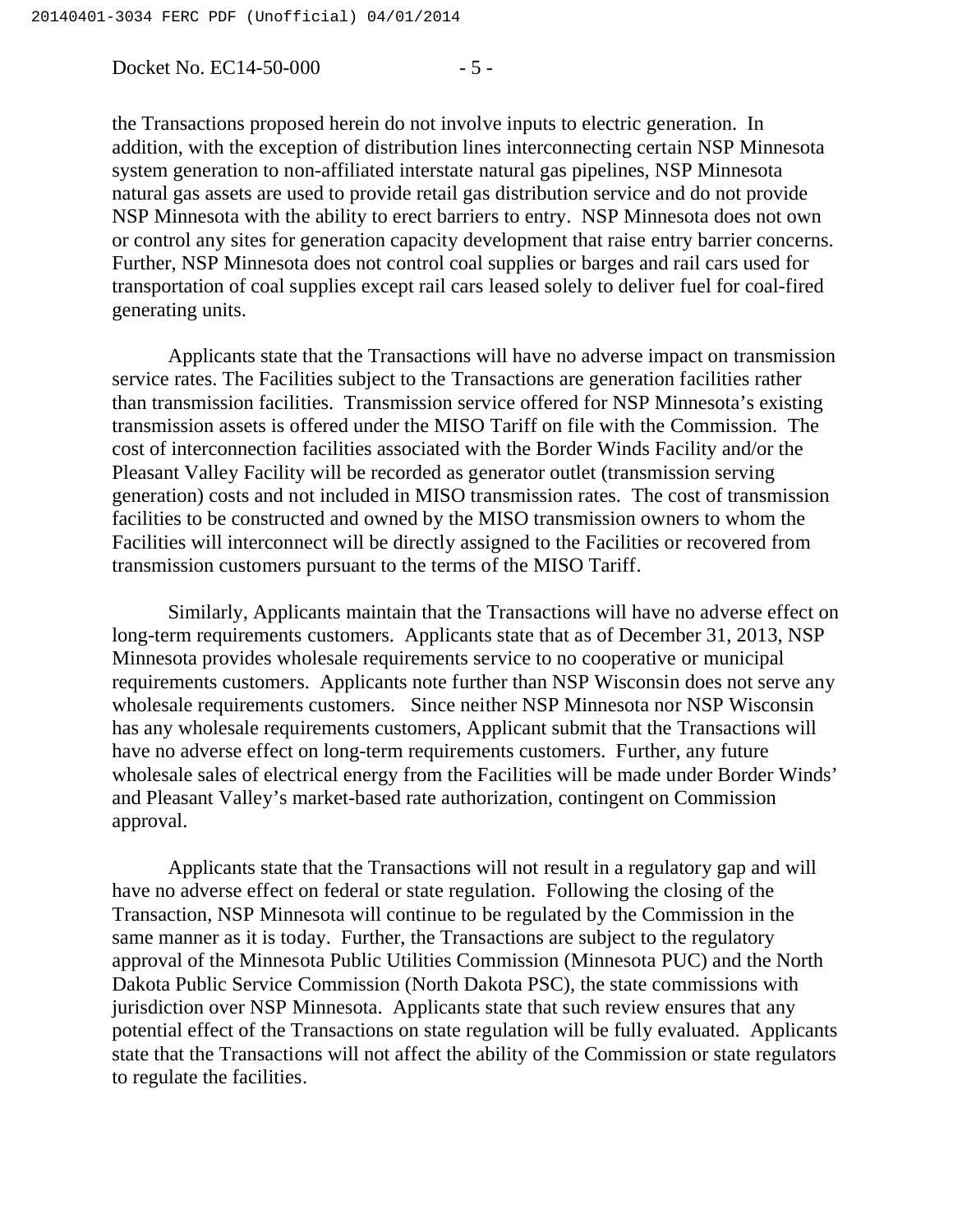Docket No. EC14-50-000 - 6 -

Applicants state that the Transactions pose no concerns with respect to crosssubsidization. Applicants state that the Minnesota PUC has reviewed and approved the Transactions, and the North Dakota PSC is currently reviewing the Transactions. Applicants state that the Minnesota PUC has regulatory protections against inappropriate cross-subsidization among affiliated interests by captive customers. Accordingly, the Applicants claim that the Transactions fall into the "safe harbor" of transactions that are subject to review by a state commission to prevent inappropriate cross-subsidization.

Nevertheless, Applicants submit that, based on facts and circumstances known to it or that are reasonably foreseeable, the Transactions will not result in, at the time of the Transactions or in the future, cross-subsidization of a non-utility associate company or the pledge or encumbrance of utility assets of a traditional public utility associate company that has captive customers or that owns or provides transmission service over jurisdictional facilities for the benefit of an associate company, including: (1) any transfer of facilities between a traditional public utility associate company that has captive customers or that owns or provides transmission service over jurisdictional transmission facilities, and an associate company; (2) any new issuance of securities by a traditional public utility associate company that has captive customers or that owns, or provides transmission service over, jurisdictional transmission facilities, for the benefit of an associate company; (3) any new pledge or encumbrance of assets of a traditional public utility associate company that has captive customers or that owns or provides transmission service over jurisdictional transmission facilities, for the benefit of an associate company; or (4) any new affiliate contracts between a non-utility associate company and a traditional public utility associate company that has captive customers or that owns or provides transmission service over jurisdictional transmission facilities, other than non-power goods and service agreements subject to review under sections 205 and 206 of the FPA.

The filings were noticed on January 31, 2014, and February 10, 2014, with comments, protests or interventions were due on or before February 20, 2014, and February 28, 2014, respectively. None were received. Notices of intervention and unopposed timely filed motions to intervene are granted pursuant to the operation of Rule 214 of the Commission's Rules of Practice and Procedure (18 C.F.R. § 385.214 (2013)). Any opposed or untimely filed motion to intervene is governed by the provisions of Rule 214.

Order No. 652 requires that sellers with market based rate authority timely report to the Commission any change in status that would reflect a departure from the characteristics the Commission relied upon in granting market-based rate authority.**<sup>4</sup>** The

**<sup>4</sup>** *Reporting Requirement for Changes in Status for Public Utilities with Market-Based Rate Authority*, Order No. 652, 70 Fed. Reg. 8,253 (Feb. 18, 2005), FERC Stats. & Regs. ¶ 31,175, *order on reh'g*, 111 FERC ¶ 61,413 (2005).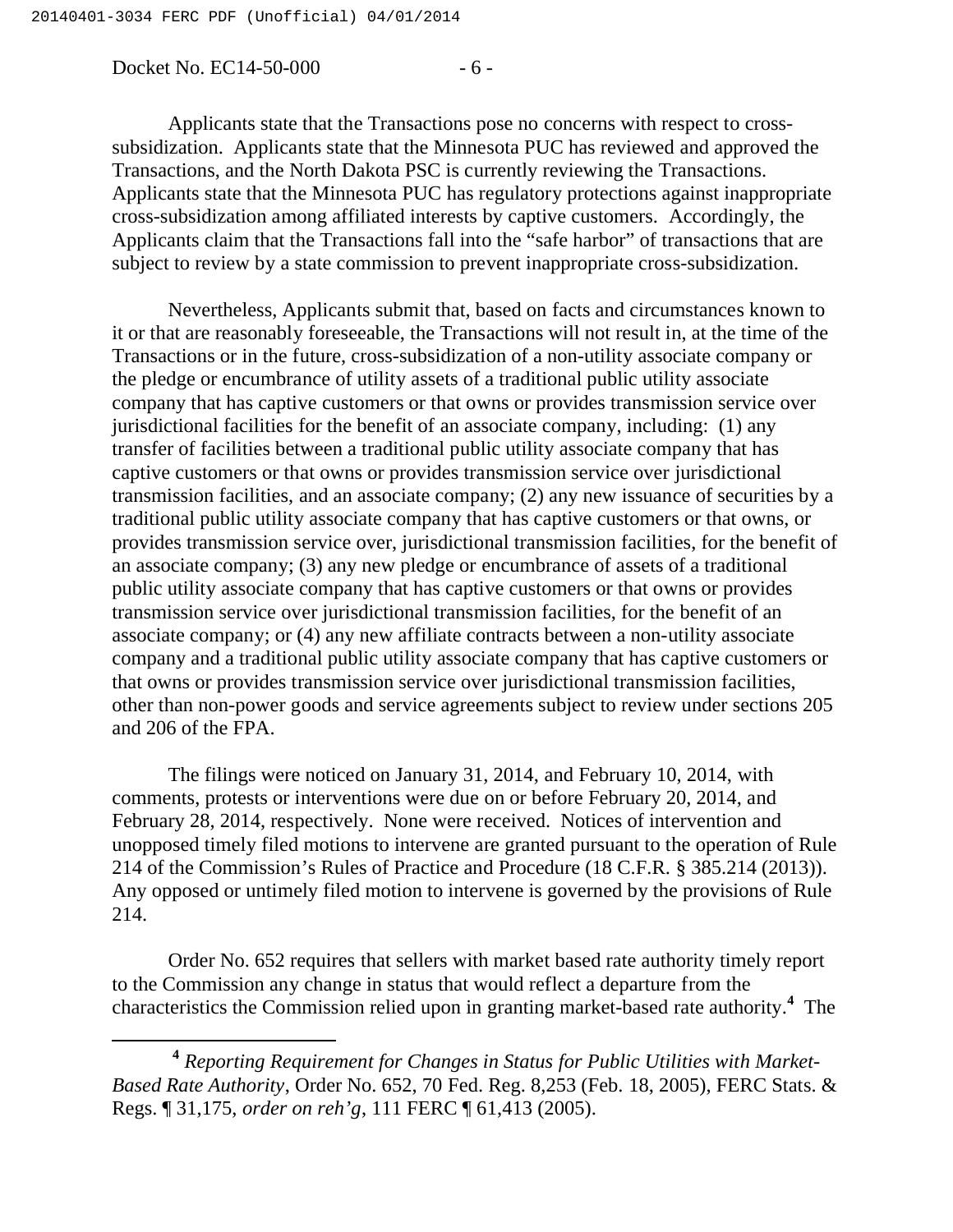Docket No. EC14-50-000 - 7 -

foregoing authorization may result in a change in status. Accordingly, Applicants are advised to make a change in status filing as required by Order No. 652, if necessary. In addition, Applicants shall make appropriate filings under section 205 of the FPA, as necessary, to implement the Transactions.

When a controlling interest in a public utility is acquired by another company, whether a domestic company or a foreign company, the Commission's ability to adequately protect public utility customers against inappropriate cross-subsidization may be impaired absent access to the parent company's books and records. Section 301(c) of the FPA gives the Commission authority to examine the books and records of any person who controls, directly or indirectly, a jurisdictional public utility insofar as the books and records relate to transactions with or the business of such public utility. The approval of the Transaction is based on such examination ability.

After consideration, it is concluded that the Transactions are consistent with the public interest and are authorized, subject to the following conditions:

- (1) The Transactions are authorized upon the terms and conditions and for the purposes described above and in the application for, if there are no changes in the facts as stated in the application, a period of up to three years from the date of this order;
- (2) The foregoing authorization is without prejudice to the authority of the Commission or any other regulatory body with respect to rates, service, accounts, valuation, estimates, or determinations of cost, or any other matter whatsoever now pending or which may become before the Commission;
- (3) Nothing in this order shall be construed to imply acquiescence in any estimate or determination of cost or any valuation of property claimed or asserted;
- (4) The Commission retains authority under sections 203(b) and 309 of the FPA to issue supplemental orders as appropriate;
- (5) If the Transactions result in changes in the status or the upstream ownership of Applicants' affiliated qualifying facilities, if any, an appropriate filing for recertification pursuant to 18 C.F.R. § 292.207 (2013) shall be made;
- (6) Applicants shall make the appropriate filings under section 205 of the FPA, as necessary, to implement the Transaction;
- (7) Applicants must inform the Commission of any change in circumstances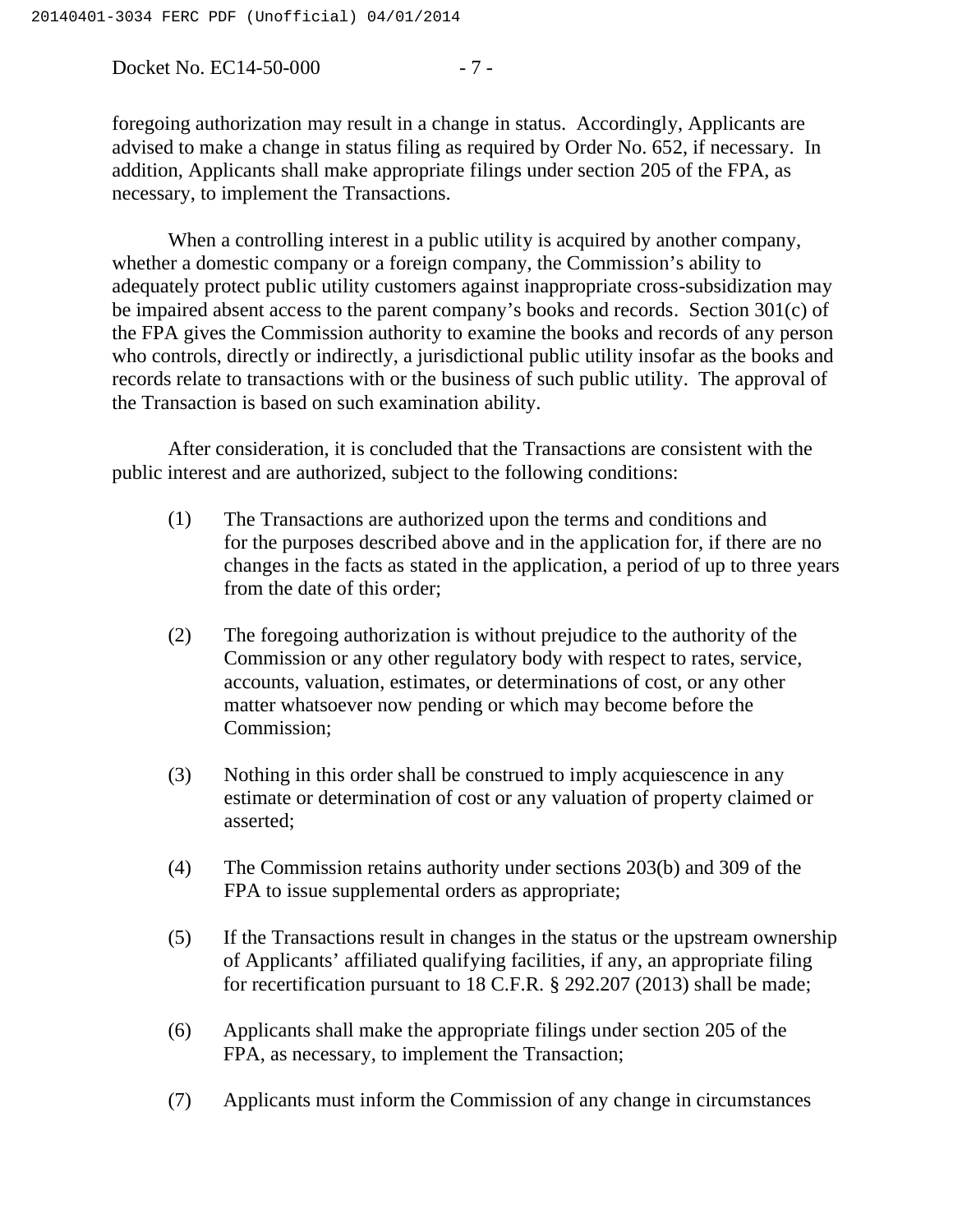Docket No. EC14-50-000 - 8 -

that would reflect a departure from the facts the Commission relied upon in authorizing the Transactions within 10 days of the occurrence of the change in circumstances ; and

(8) Applicants shall notify the Commission within 10 days of the dates that the disposition of jurisdictional facilities under the Transactions have been consummated.

This action is taken pursuant to the authority delegated to the Director, Division of Electric Power Regulation - West, under 18 C.F.R. § 375.307 (2013). This order constitutes final agency action. Requests for rehearing by the Commission may be filed within 30 days of the date of issuance of this order, pursuant to 18 C.F.R. § 385.713 (2013).

> Steve P. Rodgers Director Division of Electric Power Regulation - West